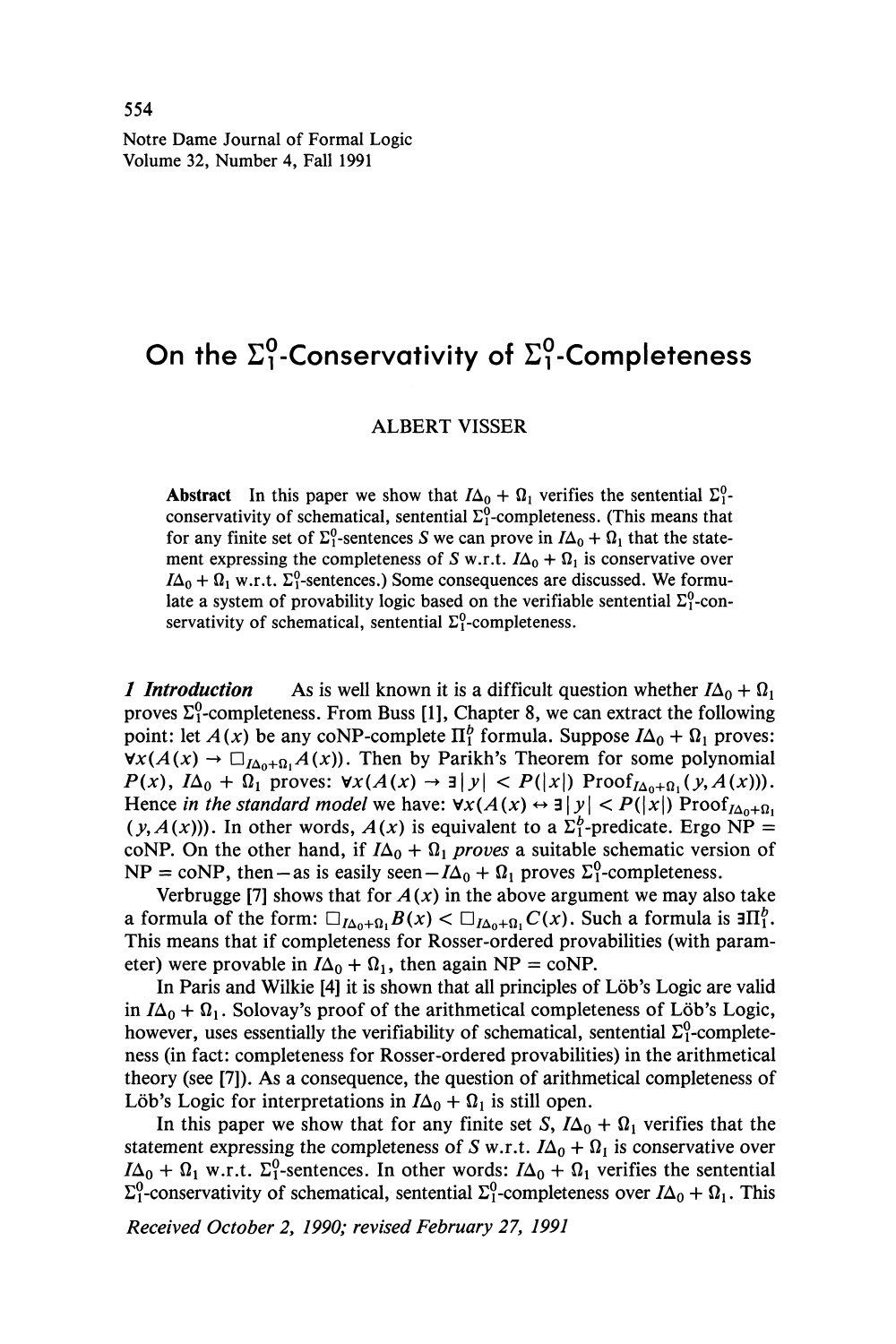fact gives rise to a rather natural system of provability logic. Let us add to the language of Löb's Logic propositional variables  $s, s', \ldots$  for  $\Sigma_1^0$ -sentences. If we consider interpretations in a theory U extending  $I\Delta_0 + EXP$  (with  $\Sigma_1^0$  provabil ity predicate), the resulting arithmetically valid and arithmetically complete logic is Löb's Logic +  $\{s \rightarrow \Box s | s \text{ a } \Sigma\text{-variable}\}\$ . (The proof is surprisingly easy: see Visser [8].) If we consider interpretations for the extended language in  $I\Delta_0 + \Omega_1$ , we can (by our present lights) only justify the system Löb's Logic +  $\{\Box (\Lambda \$ s  $\rightarrow$  $\Box s$  |*s* in *S*} → *s*<sup>\*</sup>) →  $\Box s^*$  |*s*<sup>\*</sup> is a Σ-variable, *S* is a finite set of Σ-variables).

This logic is useful, for example, if one wants to formalize metamathemat ical reasoning involving the Rosser-ordering in  $I\Delta_0 + \Omega_1$  (see the following ar ticle by Carbone on provable fixed points).

*2 Prerequisites* The reader should be acquainted with [1], [4], and Smoryn ski **[5].**

*3 Programming cuts* Let *U* be an arithmetical theory. A *U*-cut will be (in this paper) a formula  $I(x)$ , having only x free, such that U proves that  $0 \in I$ , that *I* is closed under successor, addition, multiplication, and  $\omega_1$ , and that *I* is downwards closed w.r.t. <. If we speak simply about a cut, we mean:  $I\Delta_0 + \Omega_1$ -cut. We write  $A<sup>I</sup>$  for the result of relativizing all quantifiers in  $A$  to  $I$ .

Let I and J be  $I\Delta_0 + \Omega_1$ -cuts. Define:

 $I \leq J$   $: \Leftrightarrow I\Delta_0 + \Omega_1 \vdash \forall x (x \in I \rightarrow x \in J).$ 

 $I = J$   $:\Leftrightarrow I \leq J$  and  $J \leq I$ .

 $x \in \text{ID}$   $\Rightarrow x = x.$ 

$$
x \in I \circ J \quad : \hookrightarrow x \in J \wedge (x \in I)^J.
$$

 $x \in I[A]$ *J* : $\leftrightarrow$   $(A \land x \in I) \lor (\neg A \land x \in J)$ . (Here *A* is a sentence.)

We enumerate some elementary facts about cuts. The proofs are left to the diligent reader.

- 1.  $I \circ J$  is a cut. The proof uses that  $I\Delta_0 + \Omega_1 \vdash (I \text{ is a cut})^J$ . Note that this would not work if we were considering  $I\Delta_0$  + EXP and  $I\Delta_0$  + EXP-cuts instead of  $I\Delta_0 + \Omega_1$  and  $I\Delta_0 + \Omega_1$ -cuts.
- 2. ID is a cut. Cuts are closed under union and intersection and  $(\cdot)$  [A]  $(\cdot)$ .
- 3. = is a congruence relation w.r.t.  $\cap$ ,  $\cup$ ,  $\circ$  and  $(\cdot)$   $[A]$   $(\cdot)$  and  $\leq$  is a po w.r.t. cuts modulo  $=$ .
- 4. ID is the identity w.r.t.  $\circ$ . Moreover ID is the maximum w.r.t.  $\leq$ .
- 5.  $I \circ J \leq J$ .
- 6.  $I \leq I' \Rightarrow (I \circ J) \leq (I' \circ J)$ .
- 7.  $(I \cap I') \cdot J = (I \cdot J) \cap (I' \cdot J).$
- 8.  $(I \cup I') \cdot J = (I \cdot J) \cup (I' \cdot J).$
- 9. For *A* a sentence:  $I\Delta_0 + \Omega_1 \nightharpoonup A^{I \cdot J} \leftrightarrow (A^I)^J$ .
- 10. o is associative.
- 11.  $I\Delta_0 + \Omega_1 \vdash B^{I[A]J} \leftrightarrow ((A \wedge B^I) \vee (\neg A \wedge B^J))$
- 12.  $I \circ (J[A]K) = (I \circ J)[A](I \circ K)$ .
- 13.  $(I[A]J) \cdot K = (I \cdot K) [A^K] (J \cdot K).$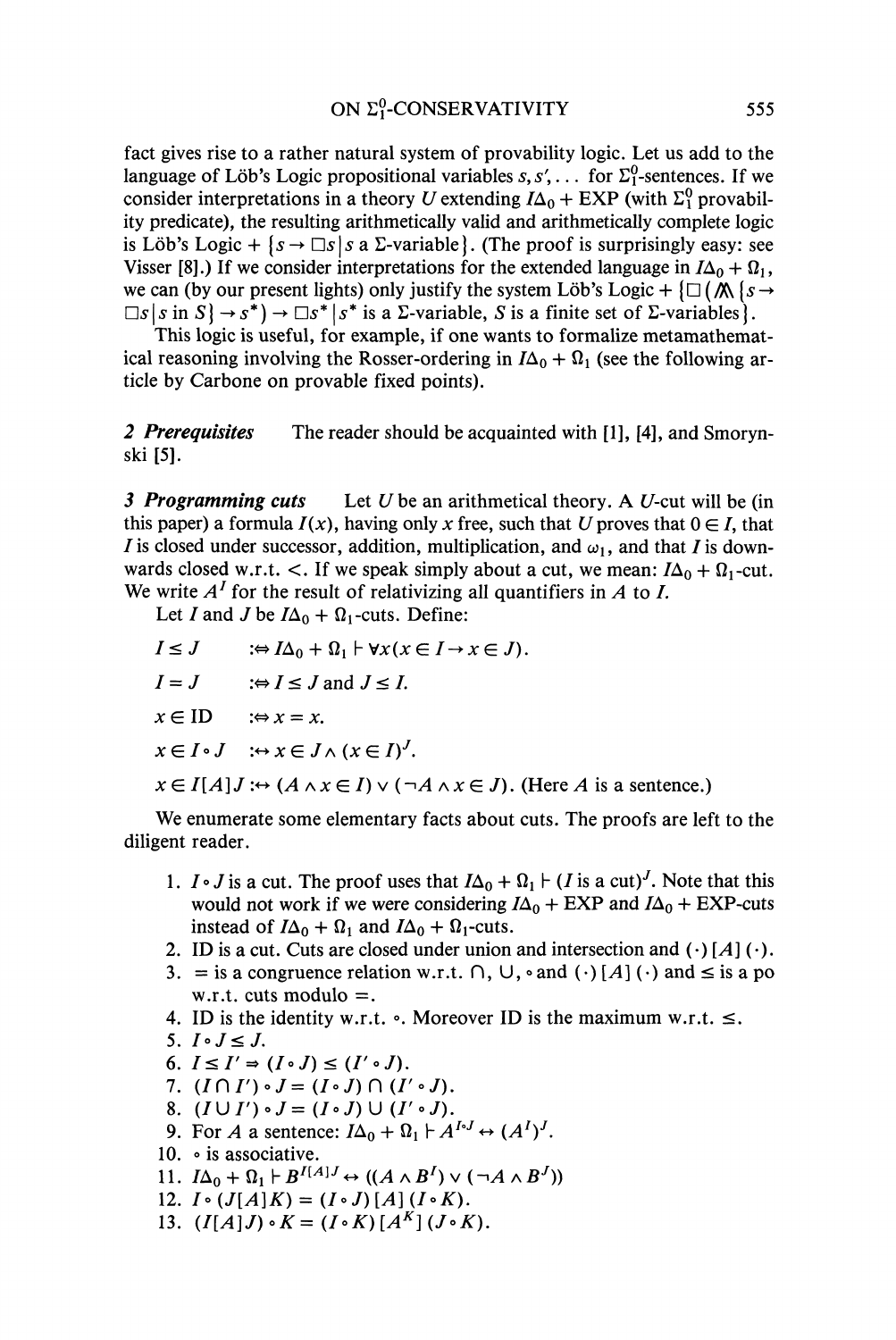## 556 ALBERT VISSER

*4 On schematical, sentential*  $\Sigma_1^0$ -completeness Define  $C(S) := M \{s \to \Box s \mid s$ in *S*}, where *S* is a finite set of  $\Sigma_1^0$ -sentences and where  $\square$  is provability in  $I\Delta_0 +$  $\Omega_1$ . We have: for every *S* there is a cut *J(S)* such that:  $I\Delta_0 + \Omega_1 + C(S)^{J(S)}$ .

*Proof:* There exists a cut *I* such that for any  $\Sigma_1^0$ -sentence  $s: I\Delta_0 + \Omega_1 \vdash s^1 \rightarrow \Box s$ . (Let me briefly sketch the proof that such a cut exists. The usual proof of  $\Sigma_1^0$ completeness transforms a witness *x* of *s* into a witness *p* of *Πs.* A crude esti mate shows that  $p \le \exp(\exp(|s|^{s+1} \cdot |x|))$ , where *k* is a fixed standard number,  $|y| := \text{entier}({}^{2}\log(y + 1)), \exp(y) := 2^{y}$ . Let  $s := \exists x s_0(x)$ , where  $s_0 \in \Delta_1^0$ . Using the estimate we can show in  $I\Delta_0 + \Omega_1$ :

$$
\forall x, z((s_0(x) \land \exp(\exp(|s| |s| + k \cdot |x|))) = z) \rightarrow \exists p \leq z \; \text{Proof}(p, s).
$$

Let *I* be any cut such that  $I\Delta_0 + \Omega_1$  shows:  $x \in I \rightarrow \exp(x) \downarrow$ . Using the fact that *s* is standard and the closure properties of *I* we can easily show  $I\Delta_0 + \Omega_1 \vdash s^I \rightarrow$ *Us.)*

The proof of our theorem is by induction on the cardinality of *S*. Put  $J(\emptyset)$ := ID. Note that  $C(\emptyset) = \top$ . Suppose  $S := S^* \cup \{s^*\}$ , where  $s^* \notin S^*$ . Put  $J(S) :=$  $(ID[s^* \rightarrow \Box s^*](J(S^*) \cdot I)) \cdot J(S^*)$ . (Evidently our construction as it stands does not give a unique result. It can be made unique, e.g., by using some ordering of  $\Sigma^0$ -sentences.)

By the Induction Hypothesis  $I\Delta_0 + \Omega_1 \vdash C(S^*)^{J(S^*)}$ . Note that also:  $I\Delta_0 +$  $j_1$   $\vdash$   $C(S^*)^{J(S^*) \cdot I \cdot J(S^*)}$ , because  $I\Delta_0 + \Omega_1$  is again valid on  $J(S^*) \cdot I \cdot J(S^*)$ .

Reason in  $I\Delta_0 + \Omega_1$  and reason 'inside'  $J(S^*)$ : we have  $C(S^*)$  and  $C(S^*)^{J(S^*) \tcdot I}$ . In case  $s^* \to \Box s^*$ , clearly  $C(S)$  and ipso facto  $C(S)^{ID}$ . Other wise it follows that  $\neg \Box s^*$  and hence  $(\neg s^*)^I$  (since  $s^{*I} \rightarrow \Box s^*$ ). By the down ward persistence of  $\Pi_1^0$ -sentences, also  $(\neg s^*)^{J(S^*) \circ I}$  and thus  $(s^* \to \Box s^*)^{J(S^*) \circ I}$ . Combining this with  $C(S^*)^{J(S^*) \circ I}$  we find:  $C(S)^{J(S^*) \circ I}$ . So we may conclude:  $C(S)^{\text{ID}[s^* \to \Box s^*](J(S^*) \cdot)}$ 

There is an alternative proof that is conceptually very simple: (in  $I\Delta_0 + \Omega_1$ ) consider the set of true elements of  $S$ . Go inside  $I$ . Inside  $I$  the same elements of *5* are either true or less (because we can only lose witnesses). In the first case we are done: for any *s* in *S* we have: if *s* then *s 1* then *Πs.* In case we have less, re peat the procedure inside 7. This can go on no more than *n* times, because af ter each step *S* is left with strictly fewer truths and *S* contains only *n* elements. So in all cases we finish with *C(S)*! Below I give the alternative proof in a slightly more formal style.

*Alternative proof:* Let 7 be as before. Suppose the cardinality of *S* is *n.* Define  $\text{FIX}(S) := \mathbb{A} \{ s \leftrightarrow s^I | s \in S \}$ . Let  $J_0(S) := \text{ID}$  and  $J_{k+1}(S) :=$ ID[FIX(S)]  $(J_k(S) \cdot I)$  and  $J(S) := J_n(S)$ . Reasoning in  $I\Delta_0 + \Omega_1$  one easily sees that each time the right-hand side is chosen strictly fewer elements of  $S$  will be true. If this happens *n* times no elements will be left and *C(S)* is trivially true. Otherwise at some stage  $k$  FIX(S) is true. Clearly FIX(S) implies  $C(S)$ .

**Remark** Let *K* be any  $I\Delta_0 + \Omega_1$ -cut. Define  $K^0 := ID$ ,  $K^{n+1} := K \circ K^n$ . It is a nice exercise to show that for the  $J_k(S)$  of the alternative proof we have:  $J_k(S) = (ID[FIN(S)]I)^k$ . (Hint: use 10 and 12 of Section 3.)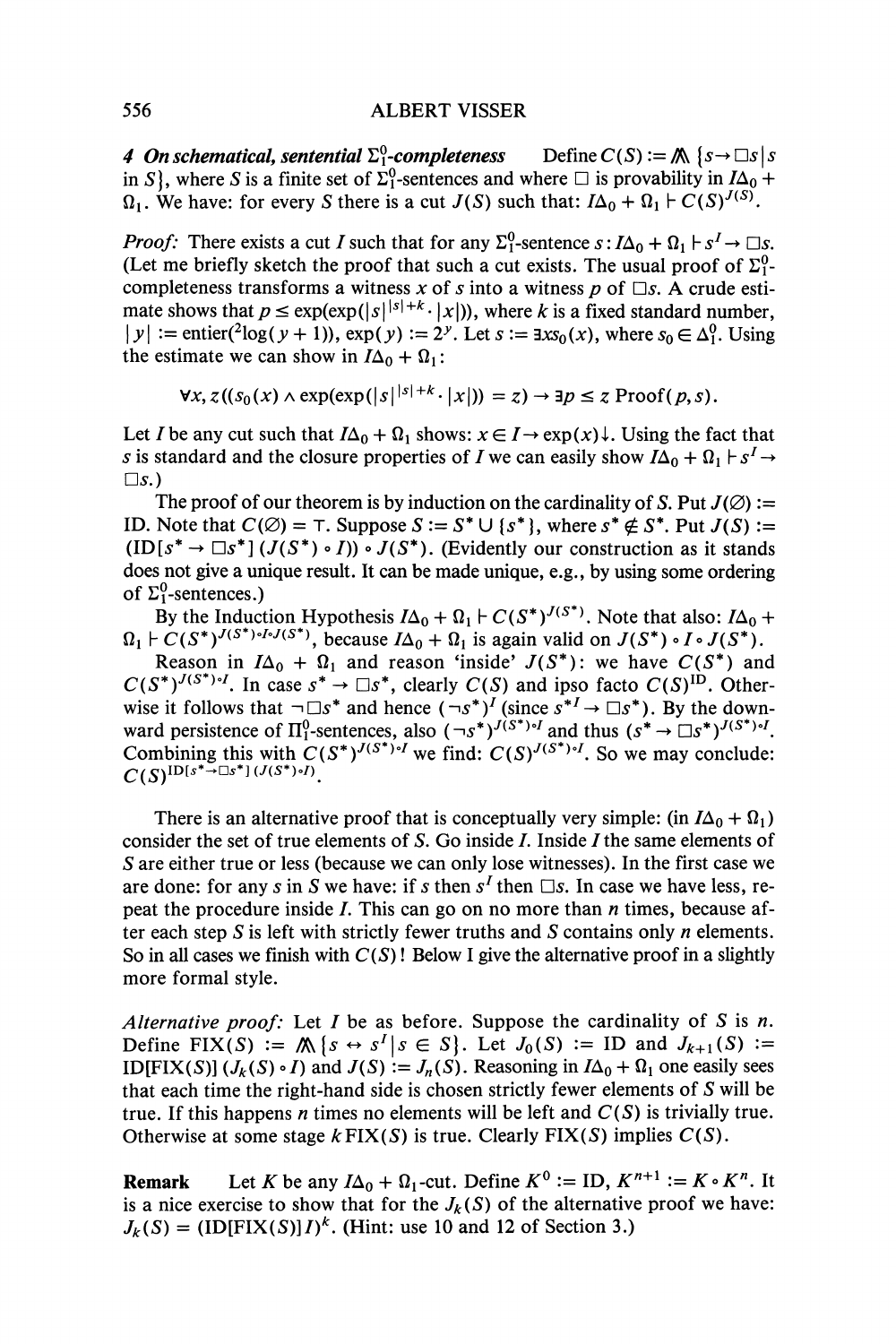*The sentential*  $\Sigma^0$ -conservativity of schematical, sentential  $\Sigma^0$ -completeness:

for all S and  $s: I\Delta_0 + \Omega_1 \vdash \square(C(S) \rightarrow s) \rightarrow \square s$ .

*Proof:* Reason in  $I\Delta_0 + \Omega_1$ : Suppose  $\Box(C(S) \rightarrow s)$ . Then  $\Box s^{J(S)}$ . Ergo:  $\Box s$ .

## **Remarks**

- i. It is an open question whether  $I\Delta_0 + \Omega_1$  verifies the  $\Sigma_1^0$ -conservativity of full sentential  $\Sigma_1^0$ -completeness. As is easily seen it is sufficient to show:  $I\Delta_0 + \Omega_1 \vdash \forall S, s \square (C(S) \rightarrow s) \rightarrow \square s$ . I conjecture that this is the case. My reasons for believing this conjecture are given in a note.<sup>1</sup>
- ii. Can we get e.g.:  $I\Delta_0 + \Omega_1 \vdash \square(\forall x C(S(x)) \rightarrow \forall x s(x)) \rightarrow \square \forall x s(x)$ , where  $S(x)$  is a finite set of  $\Sigma_1^0$ -formulas having only x free and  $S(x)$  is a  $\Sigma_1^0$ -formula having only x free? We can see that this is a difficult problem by the following argument due to Dick de Jongh: let  $A(x)$  be a coNPcomplete  $\Pi_1^b$  formula. Let  $S(x) := \{A(x)\}\$  and  $s(x) := C(S(x))$ . From the principle under consideration it would follow that  $\Box \forall x(A(x) \rightarrow$  $\Box A(x)$ ). The considerations in the introduction show that we cannot hope for an easy proof of this fact.

**Corollary** Let L be Löb's Logic. Let I be an  $I\Delta_0 + \Omega_1$ -cut. An interpreta*tion*  $(\cdot)^*$  *of the modal language is an Ia-interpretation if*  $\Box A$  *is interpreted as*  $\Box_{I\Delta_0+\Omega_1} A^{*I}$ .  $(\cdot)^*$  *is an Ib-interpretation if*  $\Box A$  *is interpreted as*  $\Box_{I\Delta_0+\Omega_1}^I A^*$ . We *have:*

- (a)  $L \vdash A \Leftrightarrow$  *for all*  $I\Delta_0 + \Omega_1$ -cuts *I and all Ia-interpretations*  $(\cdot)^* : I\Delta_0 + \Omega_1 \vdash$ *A\*<sup>1</sup> .*
- (b)  $L \vdash A \Leftrightarrow$  for all  $I\Delta_0 + \Omega_1$ -cuts I and all Ib-interpretations  $(\cdot)^* : I\Delta_0 + \Omega_1 \vdash$ *A\*.*

*Sketch of the proof:* We prove (a) and (b) simultaneously. The soundness side is trivial. Suppose  $L \nvdash A$ . Let K be a countermodel with extra node 0 added below. Say the domain of K is  $\{0, \ldots, n\}$ . Define:

$$
h(0) := 0,
$$
  
\n
$$
h(n+1) := i \text{ if } h(n) Ri \text{ and } \text{Proof}_{I\Delta_0 + \Omega_1}(n, (L \neq i)^J), h(n+1) := h(n) \text{ otherwise,}
$$
  
\n
$$
L = i := \exists x h(x) = i \land \forall y, z((h(y) = i \land z) = y) \rightarrow h(z) = i),
$$
  
\n
$$
J := J(\{\exists x h(x) = 1, ..., \exists x h(x) = n\}).
$$

It is easily seen that this definition can be made to work in  $I\Delta_0 + \Omega_1$ , using the Fixed Point Lemma to get both *L* and *J*. Note that *L* and *J* only occur as codes in the definition of h. Let me briefly indicate why h is provably total in  $I\Delta_0$  +  $\Omega_1$ : first the function  $\lambda A$ ,  $J \cdot A^J$  can be formalized and proved total in  $I\Delta_0 + \Omega_1$ : the reason is that the recursion in its definition is over subformulas. (This fact is verified in detail in Kalsbeek [3].) Using this we can show that the function that assigns (a code for)  $(L \neq d)^J$  to d, H, where H is a code for a formula defining h, is definable in  $I\Delta_0 + \Omega_1$  and provably total. Define FCF( $\sigma$ ) (for: " $\sigma$  codes a Finitely Changing Function") by:

$$
\text{FCF}(\sigma) := ((\sigma)_0)_0 = 0 \land (\forall u < \text{lth}(\sigma) \exists v, w < \sigma(\sigma)_u = \langle v, w \rangle) \land \forall u, v < \text{lth}(\sigma) (u < v \rightarrow ((\sigma)_u)_0 < ((\sigma)_v)_0).
$$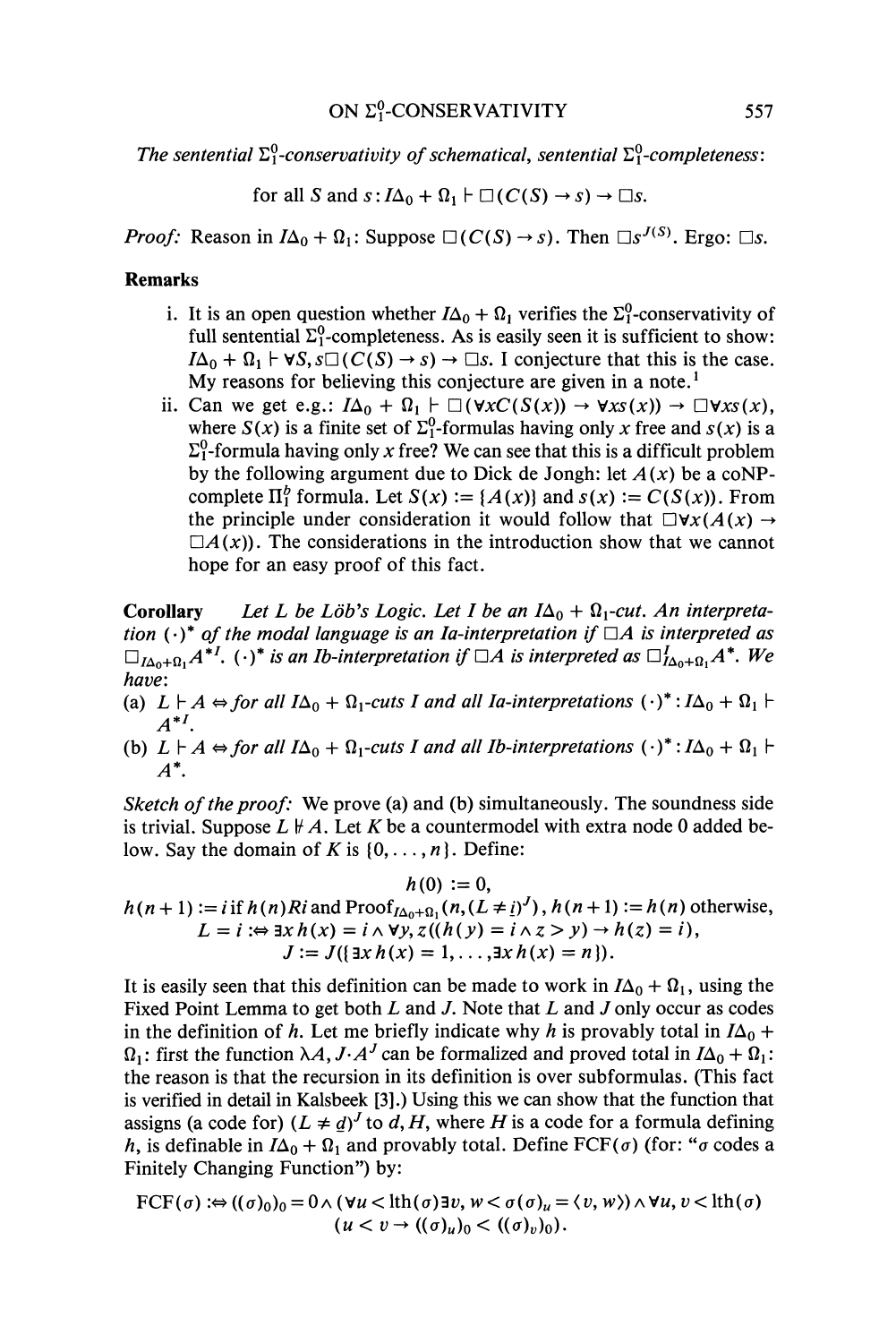**Define further (for** *σ such that FCF(σ)):*

$$
\sigma(x) = y := \exists u < \text{lth}(\sigma) \exists v < \sigma (v \le x \land (\sigma)_u
$$
\n
$$
= \langle v, y \rangle \land \forall w < \text{lth}(\sigma) (u < w \to x < ((\sigma)_w)_0)).
$$

It is easily seen that under this definition  $\sigma$  represents a function, when FCF( $\sigma$ ).

Let  $B(x) := \langle \langle x, 0 \rangle, \langle x, 1 \rangle, \ldots, \langle x, n \rangle \rangle$ ; for a decent coding of sequences  $B(x)$ **is of order** *x k*  **for some standard** *k.* **We can write the equivalence proved by the Fixed Point Lemma as follows:**

$$
h(x) = y \leftrightarrow \exists \sigma < B(x)
$$
\n
$$
(\text{FCF}(\sigma) \land \sigma(x)) = y \land \sigma(0) = 0 \land \forall z \le x \exists u \le z \exists d \le n
$$
\n
$$
(\sigma(u) = \sigma(z) = d \land
$$
\n
$$
(u = 0 \lor \exists v < u \exists e \le n
$$
\n
$$
(u = v + 1 \land \text{Proof}_{I\Delta_0 + \Omega_1}(v, (L \neq d)^J) \land \sigma(v) = e \land eRd \land \forall w < z
$$
\n
$$
(v < w \to \forall f \le n
$$
\n
$$
(\neg eRf \lor \neg \text{Proof}_{I\Delta_0 + \Omega_1}(w, (L \ne f)^J))))).
$$

**The existence of** *L* **is trivial, the range of** *h* **being standardly finite.**

**To make the usual Solovay's argument work it is sufficient to provide sen tences**  $\lambda i$  ( $i = 0, \ldots, n$ ), where we define  $p^* := \mathbb{V} \{\lambda i | i \mid p\}$  and where the  $\lambda i$ **satisfy:**

(i) 
$$
\lambda 0
$$
 is true,  
\n(ii)  $|\forall \{ \lambda i | i = 0, ..., n \},$   
\n(iii)  $i \neq j \Rightarrow |\neg (\lambda i \land \lambda j),$   
\n(iv)  $iRj \Rightarrow \forall \lambda i \rightarrow \Diamond \lambda j,$   
\n(v)  $i \neq 0 \Rightarrow \forall \lambda i \rightarrow \Box \forall \{ \lambda j | iRj \}.$ 

**Here for the proof of (a):**  $\vdash A$  means  $I\Delta_0 + \Omega_1 \vdash A^J$  and  $\Box A$  means  $\Box_{I\Delta_0 + \Omega_1} A^J$ . **For the proof of (b):**  $\nvdash A$  means  $I\Delta_0 + \Omega_1 \vdash A$  and  $\Box A$  means  $\Box_{I\Delta_0 + \Omega_1}^J A$ .

Define for (a):  $\lambda i := (L = i)$ ; for (b):  $\lambda i := (L = i)^J$ . Note that in this way **the ultimate meanings of (i)-(v) are precisely the same for (a) and for (b). We leave it to the reader to verify from (i)–(v) the Embedding Lemma: for**  $i \neq 0$ **:** 

$$
i \Vdash A \Rightarrow \vdash \lambda i \rightarrow A^*,
$$
  

$$
i \Vdash A \Rightarrow \vdash \lambda i \rightarrow \neg A^*.
$$

**We also leave to the reader the proof of Solovay's Theorem from the Embed ding Lemma.**

**We turn to (i)-(v). The only interesting case to verify is (v). The crucial step** is the verification of: for  $i \neq 0$ 

$$
I\Delta_0 + \Omega_1 \vdash (\exists x \, hx = i \rightarrow \Box_{i\Delta_0 + \Omega_1} (\exists x \, hx = i)^J)^J.
$$

**Our construction of** *J* **gives us:**

$$
I\Delta_0 + \Omega_1 \vdash (\exists x \, hx = i \rightarrow \Box_{I\Delta_0 + \Omega_1} \exists x \, hx = i)^J.
$$

**Moreover it is well known that:**

 $I\Delta_0 + \Omega_1 \vdash (\Box_{I\Delta_0 + \Omega_1} B \rightarrow \Box_{I\Delta_0 + \Omega_1} B')'.$ 

**Combining these two results we are done.**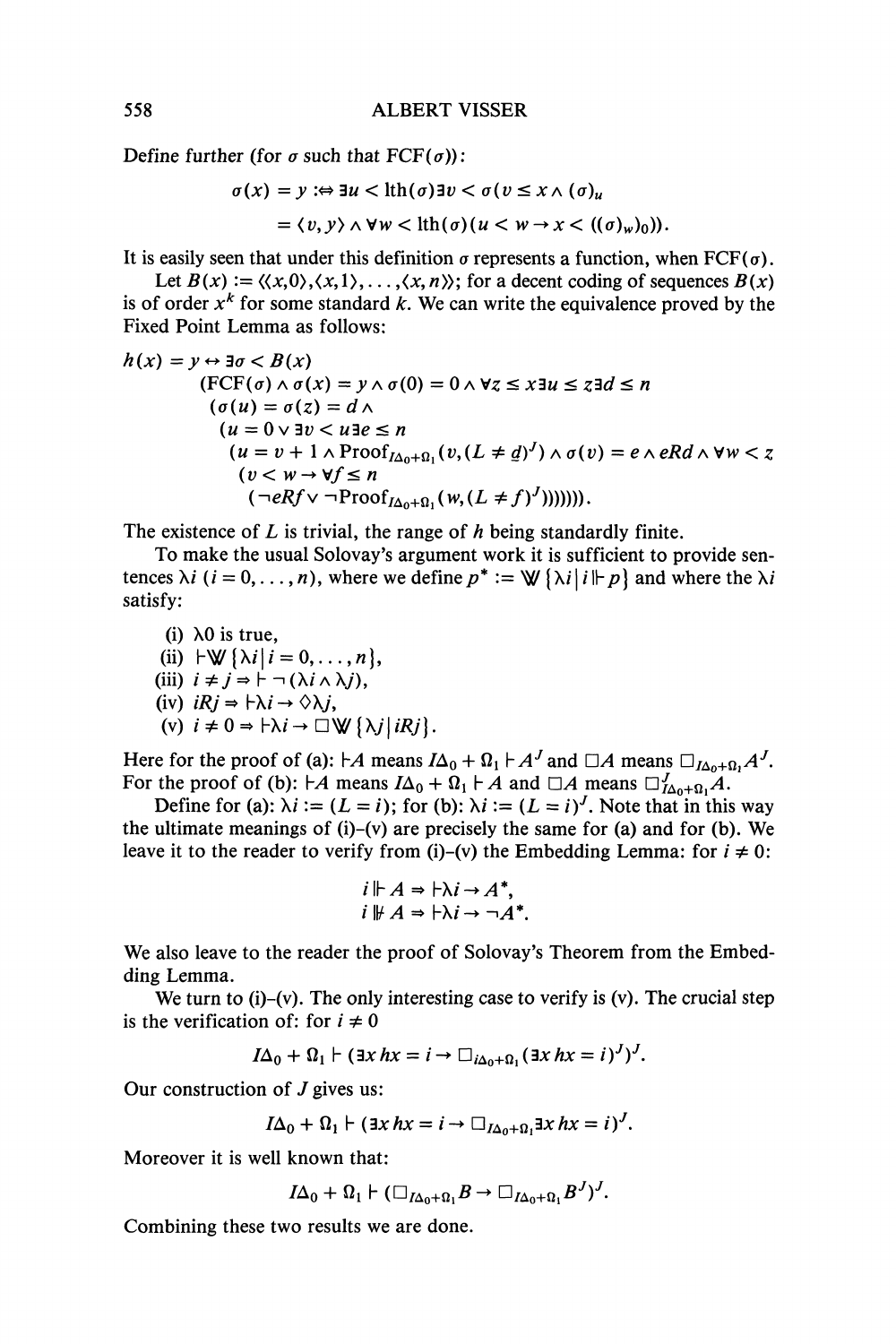**Corollary**  $I\Delta_0 + \Omega_1 + \neg EXP + \{s \rightarrow \Box s \mid s \text{ is a } \Sigma_1^0 \text{-sentence} \}$  is locally inter*pretable in*  $I\Delta_0 + \Omega_1$ .

*Proof:* Let *S* be any finite set of  $\Sigma_1^0$ -sentences. Let us write  $A \triangleright B$  for:  $I\Delta_0 +$  $I_1 + B$  is interpretable in  $I\Delta_0 + \Omega_1 + A$ . We use the principles for interpretability of the system ILW verified in Visser [9].

We have by our theorem  $\top \triangleright C(S)$  and (because the interpretation is a cut)  $\square(\top \triangleright C(S))$ ; hence  $\square(\lozenge \top \rightarrow \lozenge C(S))$ . By a result of Paris and Wilkie: EXP  $\rhd$  $\Diamond$ T, so EXP  $\Diamond$   $\Diamond$ C(S). By the principles W and J5:

 $EXP \rhd (\Diamond C(S) \wedge \Box \neg EXP) \rhd \Diamond (C(S) \wedge \neg EXP) \rhd (C(S) \wedge \neg EXP).$ 

Also:  $(C(S) \wedge \neg EXP) \triangleright (C(S) \wedge \neg EXP)$ . Hence by J3:

 $T \triangleright C(S) \triangleright (EXP \vee (C(S) \wedge \neg EXP)) \triangleright (C(S) \wedge \neg EXP).$ 

**Remark** The fact that  $T \rhd \neg EXP$  was first proved by Solovay in 1986. This was unknown to me when writing [9]. Solovay's proof is quite different from ours.

*4 The s-system* Let *s-L* be Lob's Logic in a language with two sorts of prop ositional variables: the usual  $p, q, r, p', \ldots, p_1, p_2, \ldots$  and  $s, s', \ldots, s_1, s_2, \ldots$ The *s*-variables stand for  $\Sigma_1^0$ -sentences. Let  $\Sigma$  be the smallest class of formulas in the enriched language such that formulas of the form \_L, T, *ΠA*, *s* are in *Σ* (for any formula *A*), and if *B*, *C* are in  $\Sigma$ , then so are  $(B \vee C)$  and  $(B \wedge C)$ . s-*L* has the following additional rules:

 $s$ -Principle  $\models \Box(C(S) \rightarrow s) \rightarrow \Box s$ , for *S* a finite set of *s*-variables,  $Substitution$  $A_1, \ldots, B_n, s_1, \ldots, s_n) \Rightarrow \vdash A(B_1, \ldots, B_n, \sigma_1, \ldots, \sigma_m)$ , for any formulas  $B_1, \ldots, B_n$  and for any  $\sigma_1, \ldots, \sigma_m$  in  $\Sigma$ .

Equivalently we could take instead of s-Principle plus Substitution:

 $s^+$  $\dashb\Box(C(X) \rightarrow \sigma) \rightarrow \Box \sigma$ , for *X* a finite subset of  $\Sigma$  and  $\sigma \in \Sigma$ .

An interpretation  $(\cdot)^*$  of the language of s-L is a function from the elements of this language to sentences of the language of arithmetic, which satisfies the fol lowing conditions:

- $(s)^* \in \Sigma_1^0, (\perp)^* = \perp, (\top)^* = \top,$
- $\bullet$  ( $\cdot$ )\* commutes with the propositional connectives,
- $(\Box A)^* = \Box_{I\Delta_0 + \Omega_1} A^*.$

As is easily seen, *s-L* is arithmetically valid for interpretations in this sense, i.e.:

$$
s\text{-}L \vdash A \Rightarrow \mathbf{V}(\cdot)^* I\Delta_0 + \Omega_1 \vdash A^*.
$$

Evidently the closure of *s-L* under the rule:  $\vdash \Box A \Rightarrow \vdash A$ , is also arithmetically valid. I conjecture that *s-L* is already closed under this rule.

We give some theorems in *s-L:*

- $S1$   $\vdash \Box \forall \forall S \rightarrow \Box \forall S^+$ *, where*  $S^+ := \{s \land \Box s \mid s \in S\}$
- $\mathbf{S2} \quad \vdash (\Box(\Box A \rightarrow \mathbb{W} \ S) \land \Box(\mathbb{W} \ S^+ \rightarrow A)) \rightarrow \Box A$
- $S3 \vdash \Box(C(S) \rightarrow (A \rightarrow s)) \rightarrow \Box^+(\Box A \rightarrow \Box s)$ , where  $\Box^+C \coloneqq (C \land \Box C)$
- **54**  $\vdash\Box(C(S)\rightarrow(\Box s\rightarrow s))\rightarrow\Box s$ .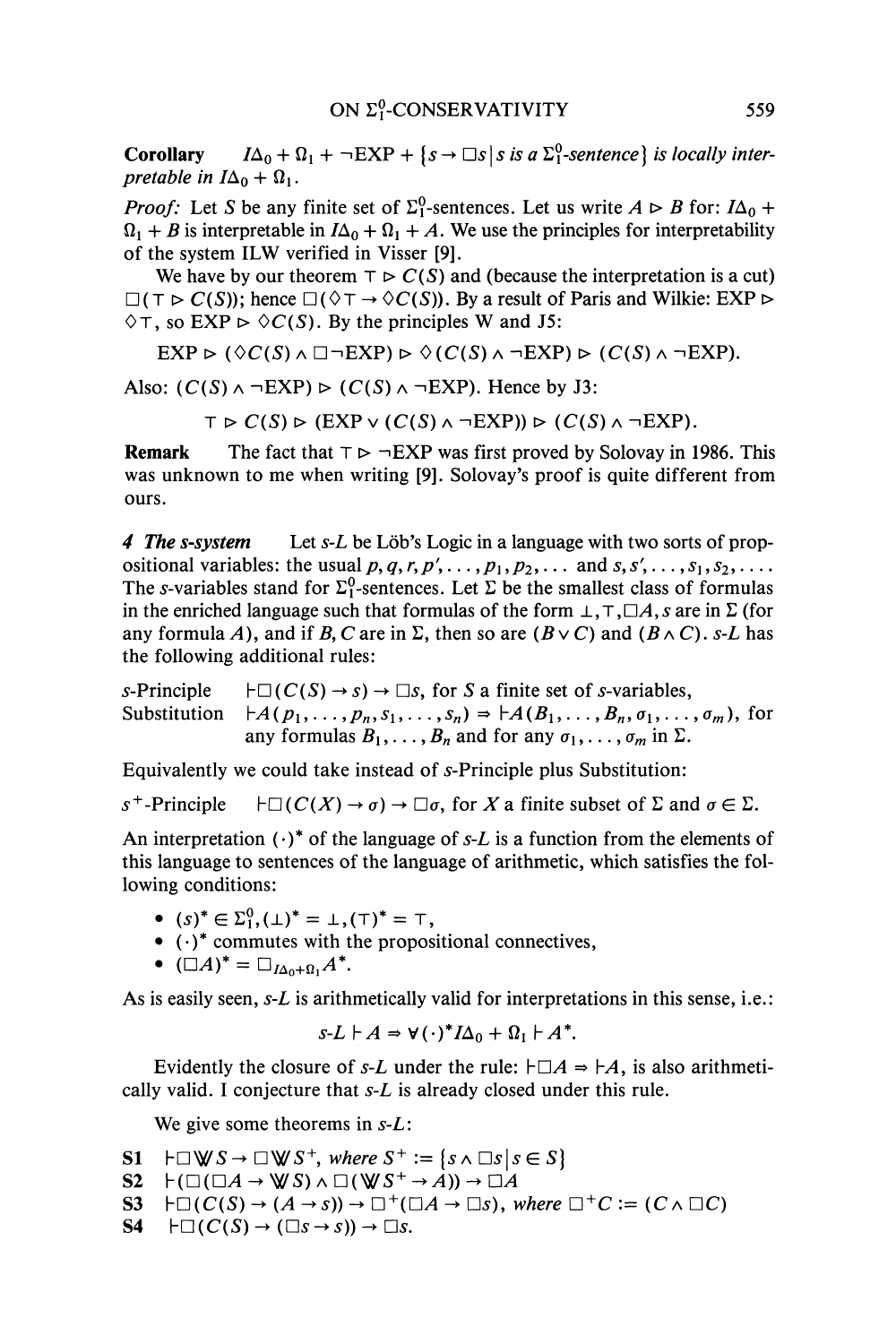*Proofs:* S1 is trivial. For S2: suppose (in the s-System)  $\square (\square A \rightarrow \mathbb{W}S)$ , then *Ώ(ΠΏA* - DWS). Hence by SI: **D(DD ^** - **DWS <sup>+</sup> ) .** Suppose further  $\square$ (WS<sup>+</sup>  $\rightarrow$  A), then  $\square$ ( $\square$ WS<sup>+</sup>  $\rightarrow$   $\square A$ ). Combining:  $\square$ ( $\square\square A$   $\rightarrow$   $\square A$ ), and thus  $\square\square A$ . We may conclude  $\square \blacktriangledown S$ , hence  $\square \blacktriangledown S^+$ , hence  $\square A$ .

Ad S3: From  $\square(C(S) \rightarrow (A \rightarrow s))$ , we have  $\square(A \rightarrow (C(S) \rightarrow s))$ . Hence  $\square^+(\square A \rightarrow \square (C(S) \rightarrow s))$ . Hence  $\square^+(\square A \rightarrow \square s)$ .

Ad S4: Suppose  $\square(C(S) \rightarrow (\square s \rightarrow s))$ . By S3:  $\square(\square \square s \rightarrow \square s)$ , hence  $\square \square s$ . Ergo  $\square(C(S) \rightarrow s)$  and thus  $\square s$ .

**Remark** It is now easy to specify a reasonable system for Rosser logic valid in  $I\Delta_0 + \Omega_1$ . Take Svejdar's system Z (see Svejdar [6]). The validity of Z for in terpretations in  $I\Delta_0 + \Omega_1$  is verified in detail in Verbrugge [7]. Now add to it the  $\Sigma^*$ -substitution instances of the s-Principle, where  $\Sigma^*$  is the smallest class such that formulas of the form  $\bot$ *,* $\top$ *,* $\Box A$ *,* $\Box B$   $\subset \Box C$ *,*  $\Box B \leq \Box C$  are in  $\Sigma^*$ *,* and if *B, C* are in  $\Sigma^*$ , then so are  $(B \vee C)$  and  $(B \wedge C)$ . Call the resulting system Z-s.<sup>2</sup> Note that *Z-s* is not valid for the interpretations studied by Svejdar. *Z-s* is studied by Carbone and De Jongh. They show that the theorem by Montagna and De Jongh on provable fixed points is true for *Z-s.* See the following article (pp. 562-572) by Carbone: *Provable Fixed Points in*  $I\Delta_0 + \Omega_1$ . (For the original result by De Jongh & Montagna see: De Jongh & Montagna [2].)

**Acknowledgment—**The present result was found in direct interaction with the research by Allessandra Carbone and Dick de Jongh on provable Fixed Points. That research in its turn was inspired by ideas of Franco Montagna and by earlier work by De Jongh and Montagna. I thank the anonymous referee whose comments helped to improve the pre sentation of the paper.

#### **NOTES**

1. I sketch a Lakatosian Throught Experiment of which I hope it could be converted into a real proof.

To formalize our argument in  $I\Delta_0 + \Omega_1$  we should provide bounds for the cut  $J(S)$  and for the  $I\Delta_0 + \Omega_1$ -proofs involved. If we follow the first proof of Section 4 it seems to me that  $J(S)$  will grow too fast in S. So let us look at the alternative proof. By the remark following the proof we can use as a definition of  $J(S)$ : (ID[FIX(S)] $I$ <sup>*n*</sup>. Let K be any cut and add a unary predicate variable X to the language. Let  $(x \in K)^X$ be defined in the obvious way. By a method due to Ferrante and Rackoff we can rewrite  $(x \in X \wedge (x \in K)^X)$  to a formula  $P(x, X)$  with only one occurrence of X. (One needs a language with  $\leftrightarrow$ .) Let us define  $K \circ X$  using  $P(x, X)$  rather than the obvious formula. We can convert a proof of "K is a cut" into a proof of "X is a cut  $\rightarrow$  K $\circ$  X is a cut". Using these facts we can show that the length of  $K<sup>n</sup>$  is linear in *n*. Since *n* is the number of elements of S,  $2^n$  exists in  $I\Delta_0 + \Omega_1$  and hence  $K^n$  will exist in  $I\Delta_0 + \Omega_1$ . Furthermore, one can show that the  $I\Delta_0 + \Omega_1$ -proof that  $K^n$  is a cut exists in  $I\Delta_0 + \Omega_1$ .

Take  $K := ID[FIN(S)]I$ . Our induction hypothesis is: for k (with  $0 \le k \le n$ ) we have an  $I\Delta_0 + \Omega_1$ -proof of: in  $K^k$  we have: Fix(S) or at least *k* elements of S are false. If we treat this naively then we explicate "at least *k* elements of *S* are false" by a big disjunction of conjunctions of negations of elements of *S.* It is easily seen that this big disjunction is so big that generally it won't exist in  $I\Delta_0 + \Omega_1$ . The alternative